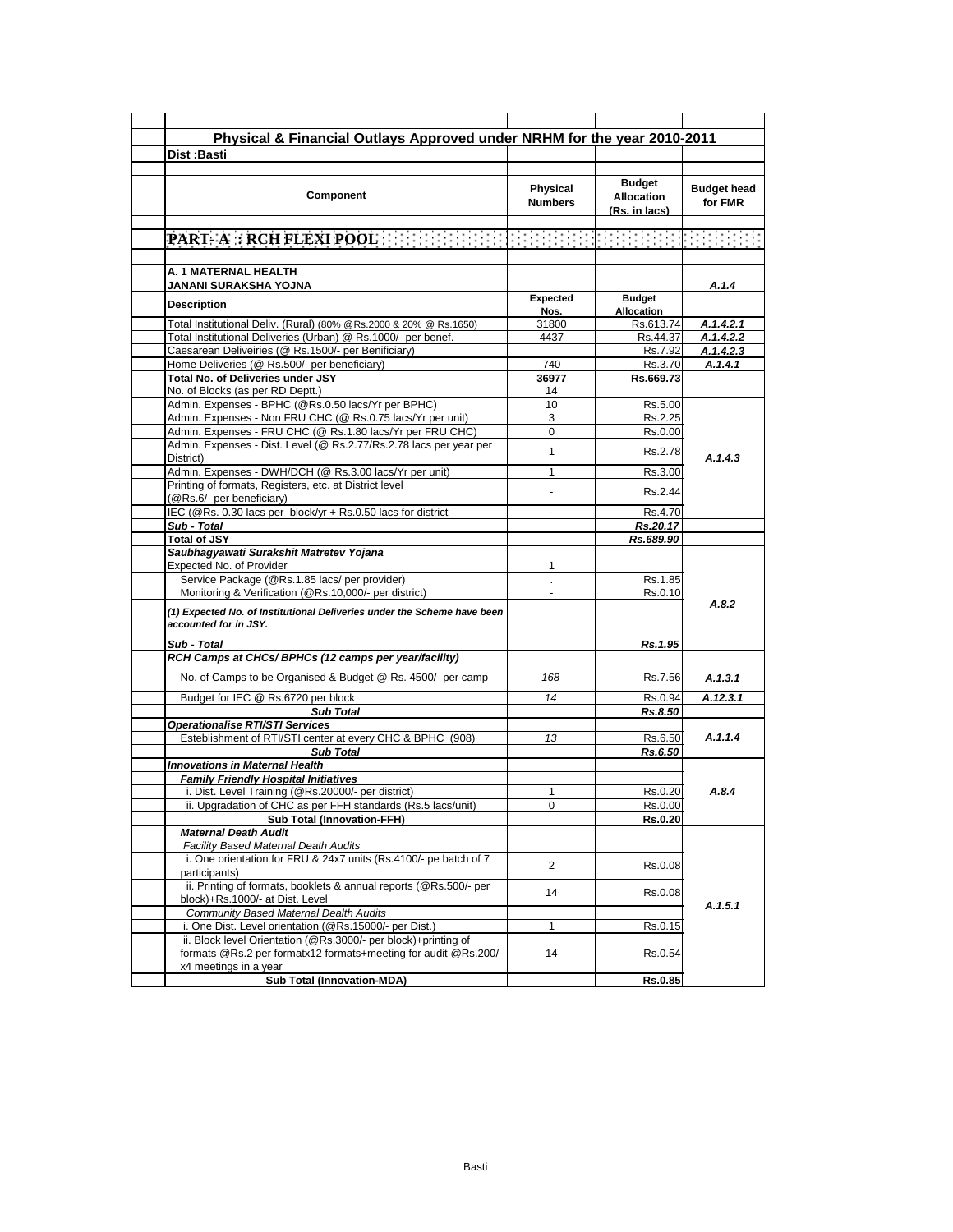| Component                                                                                                        | Physical<br><b>Numbers</b> | <b>Budget</b><br><b>Allocation</b><br>(Rs. in lacs) | <b>Budget head</b><br>for FMR |
|------------------------------------------------------------------------------------------------------------------|----------------------------|-----------------------------------------------------|-------------------------------|
| <b>Pregnant Women &amp; Child Tracking</b>                                                                       |                            |                                                     |                               |
| i. Orientation Workshop                                                                                          |                            |                                                     |                               |
| (a) At Dist. Level                                                                                               | $\mathbf{1}$               | Rs.0.27                                             | A.10.3                        |
| (b) At Block Level @ Rs.6500/- block                                                                             | 14                         | Rs.0.91                                             |                               |
| ii. Printing of formats (730 format/block @Rs.2 per format)                                                      | 10220                      | Rs.0.20                                             |                               |
| Sub Total (Innovation-Preg. Women & child tracking)                                                              |                            | Rs.1.38                                             |                               |
| <b>Strengthening of Sub Centers Accridited under JSY</b>                                                         |                            |                                                     |                               |
| Dissemination meeting in the District @ Rs 5000/-                                                                | $\mathbf{1}$               | Rs.0.05                                             | A.1.1.5                       |
| Upgradation of Sub Centre in Dist (From State Level)                                                             | 52                         | Rs.0.00                                             |                               |
| Sub Total (Innovation-S.C. Accridited under JSY))<br>Sub Total (Innovation in Maternal Health)                   |                            | <b>Rs.0.05</b>                                      |                               |
|                                                                                                                  |                            | Rs.2.48                                             |                               |
| Sub-Total (Maternal Health)                                                                                      |                            | Rs.709.33                                           |                               |
| A.2 CHILD HEALTH                                                                                                 |                            |                                                     |                               |
| <b>Comprehensive Child Survival Programme (CCSP)</b><br>CCSP Training - FBNC (in 1st & 2nd phase districts only) |                            |                                                     |                               |
| Training Site - District Women Hospital                                                                          |                            |                                                     |                               |
| <b>Expected No. of Participants</b>                                                                              | 60                         |                                                     |                               |
|                                                                                                                  |                            |                                                     |                               |
| No. of Batches to be Organised and Budget @ Rs.12,000 per Batch                                                  | 10                         | Rs.1.20                                             | A.11.5.2                      |
| No. of Batches to be Supervised and Budget @ Rs.3,200 per Batch                                                  | 3                          | Rs.0.10                                             |                               |
| Sub - Total                                                                                                      |                            | Rs.1.296                                            |                               |
| <b>Training at Medical College under CCSP Prog</b>                                                               |                            |                                                     |                               |
| Support staff to Medical Collage                                                                                 |                            | Rs.0.00                                             | A.11.5.2                      |
| Physicians training/F-IMNCI                                                                                      |                            | Rs.0.00                                             |                               |
| <b>Sub Total</b>                                                                                                 |                            | Rs.0.000                                            |                               |
| <b>CCSP Training - NSSK (in 3rd phase districts only)</b>                                                        |                            |                                                     |                               |
| Training Site - District Women Hospital                                                                          |                            |                                                     | A.11.5.5                      |
| <b>Expected No. of Participants</b>                                                                              |                            |                                                     |                               |
| No. of Batches to be Organised and Budget @ Rs.38,500 per Batch                                                  | 0                          | Rs.0.00                                             |                               |
| No. of Batches to be Supervised and Budget @ Rs.3,500 per Batch                                                  | 0                          | Rs.0.00                                             |                               |
| Sub - Total                                                                                                      |                            | Rs.0.00                                             |                               |
| CCSP Training of ASHAs, ANMs, LHVs - (1st & 2nd Phase<br>Districts)                                              |                            |                                                     |                               |
| Expected No. of Participants (approx. 24 per batch)                                                              | 900                        |                                                     |                               |
| No. of Batches to be Organised and Budget @ Rs.1,65,000 per Batch                                                | 36                         | Rs.59.40                                            | A.11.5.1                      |
| No. of Batches of ToT and Budget @ Rs.2,39,000 per Batch                                                         | $\mathbf{1}$               | Rs.2.39                                             |                               |
| Sub - Total                                                                                                      |                            | Rs.61.79                                            |                               |
| CCSP Training of ASHAs, ANMs, LHVs - (3rd Phase Districts)                                                       |                            |                                                     |                               |
| Expected No. of Participants (approx. 24 per batch)                                                              | 0                          |                                                     |                               |
| No. of Batches to be Organised and Budget @ Rs.1,65,000 per Batch                                                | 0                          | Rs.0.00                                             | A.11.5.1                      |
| No. of Batches of ToT and Budget @ Rs.2,39,000 per Batch                                                         | 0                          | Rs.0.00                                             |                               |
| Sub - Total                                                                                                      |                            | Rs.0.000                                            |                               |
| <b>CCSP Training of Supervisors (in 1st &amp; 2nd phase districts</b><br>only)                                   |                            |                                                     |                               |
| No. of Batches (16 participants) to be Organised and Budget @<br>Rs.24,500 per Batch                             | 6                          | Rs.1.470                                            | A.11.5.1                      |
| No. of Batches to be Supervised and Budget for Observer Visit @                                                  | $\overline{2}$             | Rs.0.06                                             |                               |
| Rs.3,200 per Batch                                                                                               |                            |                                                     |                               |
| Sub - Total                                                                                                      |                            | Rs.1.534                                            |                               |
| <b>Site Stregthening</b><br>Strengthening of FBNC/NSSK Site (@ Rs.30,000/- per site)                             |                            |                                                     |                               |
| Strengthening of CCSP Training Site (@ Rs.2,33,500/- per site)                                                   | 1<br>$\mathbf{1}$          | Rs.0.30<br>Rs.2.34                                  | A.11.5.1                      |
| <b>Sub Total</b>                                                                                                 |                            | Rs.2.64                                             |                               |
| Establishment, Operationalisation & Construction of SNCU                                                         |                            |                                                     |                               |
| Establishment and Operating Exp. Of old SNCU in 7 Dist. @Rs.25                                                   |                            |                                                     |                               |
| lacs                                                                                                             | $\mathbf{1}$               | Rs.30.0                                             | A.2.2                         |
| Construction of of new SNCU in 5 Dist. (@Rs.30 lacs)                                                             | 0                          | Rs.0.0                                              | A.9.2.2                       |
| Sub - Total                                                                                                      |                            | Rs.30.0                                             |                               |
| Infant death audit (Aligarh & Banda only)                                                                        |                            |                                                     |                               |
| No. of blocks in the district                                                                                    | 0                          | Rs.0.0                                              | A.2.8                         |
| Sub - Total                                                                                                      |                            | Rs.0.00                                             |                               |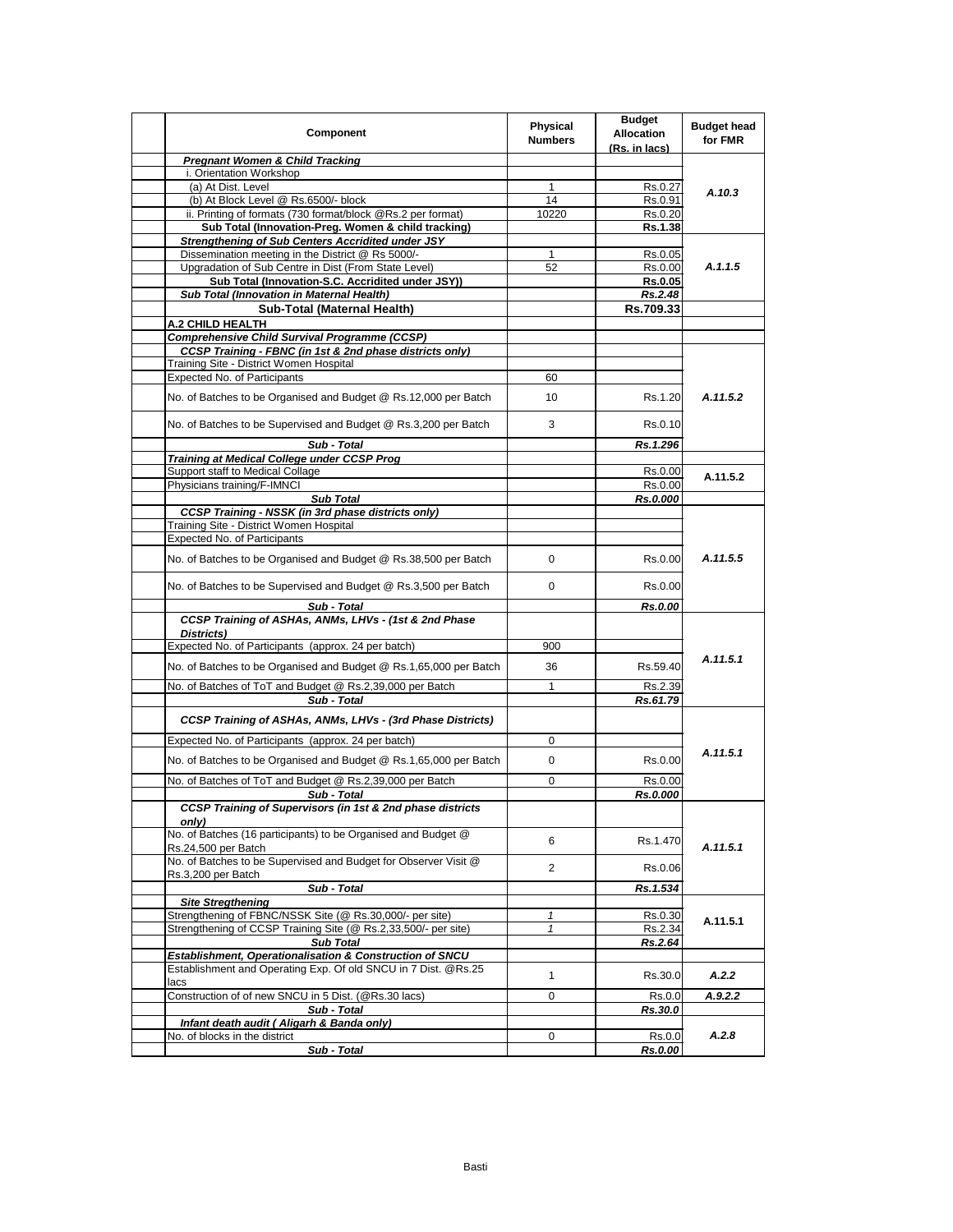| Component                                                                                                                  | Physical<br><b>Numbers</b> | <b>Budget</b><br><b>Allocation</b><br>(Rs. in lacs) | <b>Budget head</b><br>for FMR |
|----------------------------------------------------------------------------------------------------------------------------|----------------------------|-----------------------------------------------------|-------------------------------|
| Infant & Young Child feeding (IYCF)                                                                                        |                            |                                                     |                               |
| Mass Awareness Campaign during World Breastfeeding Week                                                                    | $\mathbf{1}$               | Rs.0.50                                             | A.2.5                         |
| Sub - Total                                                                                                                |                            | Rs.0.50                                             |                               |
| Supportive Supervision through Reputed Institutions (for 1st &<br>2nd pase districts only)                                 |                            |                                                     |                               |
| One Supervisor per block @ Rs.5,000/- p.m. for 12 months                                                                   | 0                          | Rs.0.0                                              |                               |
| Mobility for supervisors @ Rs.3,000/- p.m. for 12 months                                                                   | $\mathbf 0$                | Rs.0.0                                              |                               |
| Institutional support @ Rs.5,000/- p.m. for 12 months                                                                      | 0                          | Rs.0.0                                              |                               |
| Sub - Total                                                                                                                |                            | Rs.0.00                                             |                               |
| Sub-Total (CCSP)                                                                                                           |                            | Rs.97.76                                            |                               |
| Implementation of Bal Swasthya Poshan Mah (BSPM)                                                                           |                            |                                                     |                               |
| Joint Meetings of Health & ICDS - 2 Planning Meetings at District<br>Level in a year @ Rs. 5000/- per meeting for 2 Rounds | 1 Dist.                    | Rs.0.10                                             |                               |
| Joint planning meeting of health and ICDS at Block level Rs. 2000 per<br>meeting for 2 rounds                              | 14 Blocks                  | Rs.0.56                                             |                               |
| Joint Orientation of ASHAs & ANMs (@Rs. 25/- per participant) for 2<br>Rounds                                              | 2429 ANM and<br>AWW        | Rs.1.21                                             | A.2.7                         |
| Printing of Guidelines, Reporting & Monitoring Formats (@ Rs.2,000/- per<br>block/round) for 2 rounds                      | 14 Blocks                  | Rs.0.56                                             |                               |
| Dissemination meeting at District level Rs. 5000 per meeting per                                                           | 1 Dist.                    | Rs.0.10                                             |                               |
| District for 2 Rounds<br>Sub - Total                                                                                       |                            |                                                     |                               |
| <b>School Health Programme</b>                                                                                             |                            | Rs.2.53                                             |                               |
| Total No. of Blocks in the district                                                                                        | 14                         |                                                     |                               |
| No. of Schools to be covered (60 Schools per block)                                                                        | 840                        |                                                     |                               |
| District Sensitization workshop                                                                                            | $\mathbf{1}$               |                                                     |                               |
| Contingencies for printing of Health Card, etc. (@Rs.500/- per school)                                                     | 840                        | Rs. 0.15<br>Rs. 4.20                                |                               |
|                                                                                                                            |                            |                                                     |                               |
| Budget for Mobility (@Rs.300 per visit x 1 visit)                                                                          | 840                        | Rs. 2.52                                            |                               |
| Sub Total (Prog. Implementation)                                                                                           |                            | Rs. 6.87                                            |                               |
| Traning program for 40 schools per block (where                                                                            | 560                        |                                                     |                               |
| program is already running)                                                                                                |                            |                                                     |                               |
| Training of District Trainers- Honorarium to district traininer @ Rs. 350<br>*2days                                        | 3                          | Rs. 0.02                                            |                               |
| Honorarium to traininees from block@ Rs. 400 *2days per block                                                              | 42                         | Rs. 0.34                                            | A.2.4                         |
| Training of Block Trainers - Honorarium to block resource persons @<br>Rs. 300 *2days*2 batches per block                  | 42                         | Rs. 0.50                                            |                               |
| Honararium to Teachers @ Rs. 250*2 teachers per school *2 days                                                             | 1120                       | Rs. 5.60                                            |                               |
|                                                                                                                            |                            |                                                     |                               |
| <b>Sub Total (Training)</b><br>For training program unspent balance is available at the district                           |                            | Rs. 6.46<br>Rs. 4.11                                |                               |
| <b>Actual Allocation for training</b>                                                                                      |                            | Rs. 2.35                                            |                               |
| Weighing scale, Ht./Wt Charts, Measuring tape etc. @ Rs1000 per                                                            |                            |                                                     |                               |
| school x 20 new schools/block                                                                                              | 280                        | Rs. 0.00                                            |                               |
| Procurement of IFA tablets (30 mg tablets) for all schools                                                                 | 12600000                   | Rs. 0.00                                            |                               |
| Procurement of deworming tablets for all schools                                                                           | 252000                     | Rs. 0.00                                            |                               |
| <b>Sub Total (Procurement)</b>                                                                                             |                            | Rs. 0.00                                            |                               |
| <b>Total (School Health)</b>                                                                                               |                            | Rs. 9.22                                            |                               |
| Sub-Total (Child Health)                                                                                                   |                            | Rs.109.51                                           |                               |
| A3. Family Planning                                                                                                        |                            |                                                     |                               |
| <b>Terminal/Limiting Methods</b>                                                                                           |                            |                                                     | A.3.1                         |
| Dissemination of manuals on sterilization standards & quality                                                              | 1                          | Rs. 0.40                                            | A.3.1.1                       |
| assurance of sterilization services                                                                                        |                            |                                                     |                               |
| NSV Camps in Districts (6 camps/dist. @ Rs.35,000/- per camp)                                                              | 6                          | Rs. 2.10                                            | A.3.1.3                       |
| Compensation for Female Sterilization<br>Compensation for Male Sterilization                                               | 3082<br>69                 | Rs. 30.82<br>Rs. 1.04                               | A.3.1.4                       |
| Accrediation of private providers of sterilization services                                                                |                            |                                                     | A.3.1.5                       |
| <b>Female Sterilization</b>                                                                                                |                            | Rs. 0.50                                            | A.3.1.6                       |
| Male Sterilization (NSV)                                                                                                   |                            | Rs. 0.10                                            |                               |
| <b>Spacing Methods</b>                                                                                                     |                            |                                                     | A.3.2                         |
| IUD services at health facilities/compensation                                                                             | 23368                      | Rs. 4.67                                            | A.3.2.2                       |
| Accrediation of private providers of IUD services                                                                          |                            | Rs. 0.05                                            | A.3.2.3                       |
| Family Welfare Counsellor@9000 per month                                                                                   | 1                          | Rs. 1.08                                            |                               |
| <b>Sub Total</b>                                                                                                           |                            | Rs. 40.76                                           | A.9.1.5                       |
|                                                                                                                            |                            |                                                     |                               |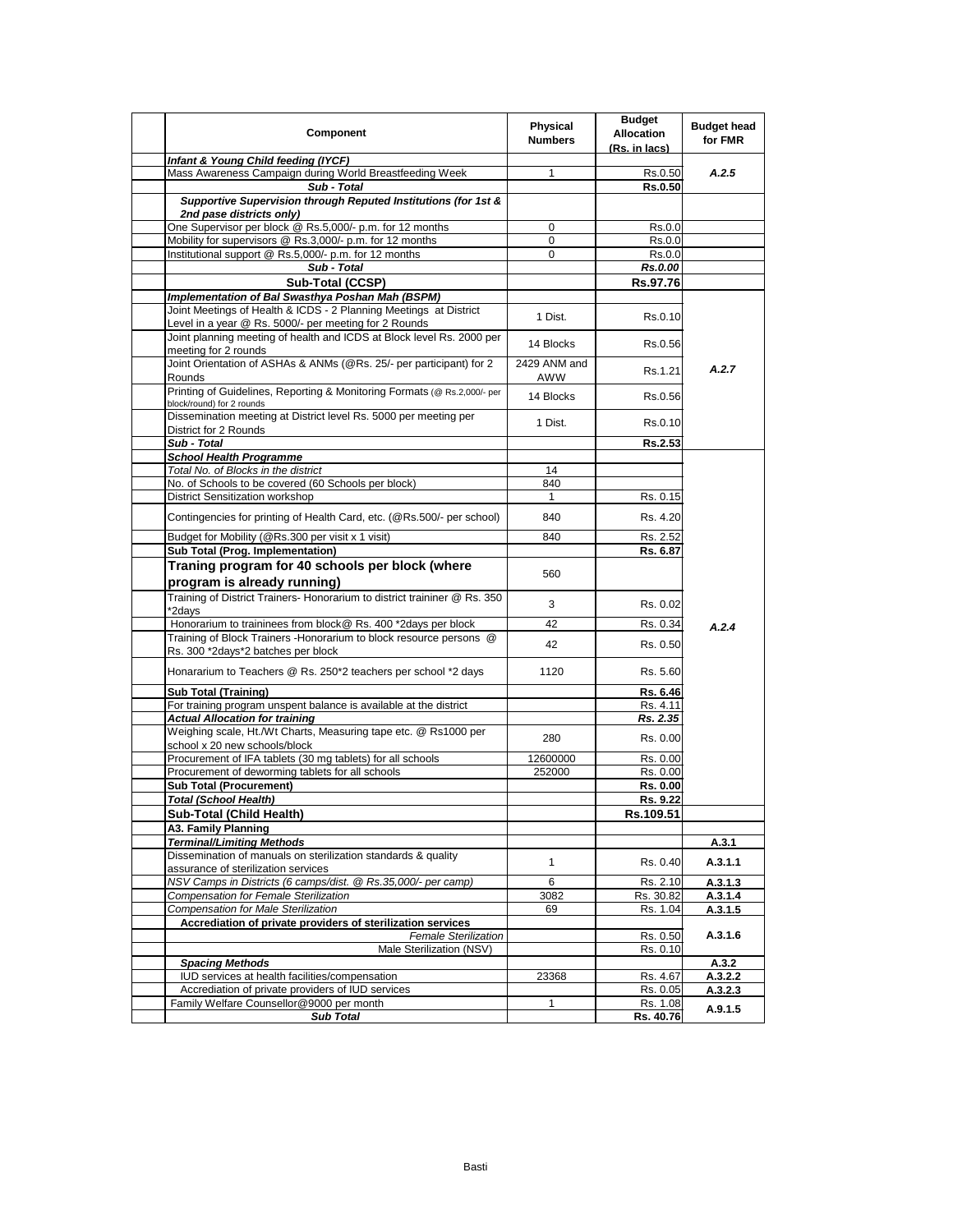| Component                                                                                                                                                | Physical<br><b>Numbers</b> | <b>Budget</b><br><b>Allocation</b><br>(Rs. in lacs) | <b>Budget head</b><br>for FMR |
|----------------------------------------------------------------------------------------------------------------------------------------------------------|----------------------------|-----------------------------------------------------|-------------------------------|
| <b>PCPNDT and Sex-Ratio</b>                                                                                                                              |                            |                                                     |                               |
| Visit of District Inspection & Monitoring Committee                                                                                                      | 10                         | Rs. 0.10                                            | A.8.1                         |
| Sensitization Workshop at District level                                                                                                                 | 1                          | Rs. 0.40                                            |                               |
| Organising Competions at Inter/Degree Colleges                                                                                                           | 3                          | Rs. 0.10                                            |                               |
| Orientation of members of Dist advisory committee at Division                                                                                            |                            | Rs. 0.10                                            |                               |
| <b>IEC Activities &amp; Conigency</b>                                                                                                                    |                            |                                                     |                               |
| <b>IEC Activities</b>                                                                                                                                    |                            | Rs. 0.25                                            |                               |
| Contigency                                                                                                                                               |                            | Rs. 0.02                                            | A.12.4                        |
| TA/DA to Dist. level Staff for attending workshop, training, meetings                                                                                    |                            | Rs. 0.20                                            |                               |
| <b>Sub Total</b>                                                                                                                                         |                            | Rs. 1.17                                            |                               |
| <b>Sub-Total (Family Planning)</b>                                                                                                                       |                            | Rs.41.93                                            |                               |
| A.4 ARSH                                                                                                                                                 |                            |                                                     |                               |
| Saloni Scheme                                                                                                                                            |                            |                                                     |                               |
| No. of Blocks in District                                                                                                                                | 14                         |                                                     | A.4.1                         |
| No. of Schools to be covered (10 Schools per block)                                                                                                      | 140                        |                                                     |                               |
| No. of Benificiaries (150 per school)                                                                                                                    | 21000                      |                                                     |                               |
| Sensitization Workshop at District level                                                                                                                 | 1                          | Rs. 0.15                                            |                               |
| Budget for Visit of Medical Team (@Rs.300/- per visit x 2 visits per                                                                                     |                            |                                                     |                               |
| school)<br>Budget for Preparing Saloni Sabha (Rs.300/- p.m. per school x 10                                                                              | 280                        | Rs. 0.84                                            | A.4.2                         |
| months)                                                                                                                                                  | 1400                       | Rs. 4.20                                            |                               |
| Procurement of IFA tablets (100 mg tablets) for all schools                                                                                              | 1008000                    | Rs.0.00                                             |                               |
| Procurement of deworming tablets for all schools 2 tab/Benf.                                                                                             | 42000                      | Rs.0.00                                             | A.13.2.5                      |
| <b>Sub-Total (Adolescent Health)</b>                                                                                                                     |                            | Rs.5.19                                             |                               |
| A.5 Urban RCH                                                                                                                                            |                            |                                                     |                               |
| <b>Urban RCH plan /activities</b>                                                                                                                        |                            |                                                     |                               |
| <b>Building</b>                                                                                                                                          | 1                          | 0.84                                                | A.5.1                         |
| Manpower(1Doctor @ 24000/month,1Staff Nurse@ 15000/month,2<br>ANMs@9000/month,2 Security guards @ 4000/month,1 Ayah<br>4000/month,& 1 Sweeper 2000/month | 1                          | 8.52                                                |                               |
| Other Expenses                                                                                                                                           | 1                          | 0.41                                                |                               |
| IEC                                                                                                                                                      |                            |                                                     |                               |
|                                                                                                                                                          | $\mathbf{1}$               | 0.1                                                 |                               |
| <b>Subtotal</b>                                                                                                                                          |                            | 9.87                                                |                               |
| The cost of Drugs(Rs 10,000/month/Health post) and consumables(Rs 3,000/month/Health Post) for Urban                                                     |                            |                                                     |                               |
| RCH amounting to Rs 1.56 Lacs would be met from the Mission Flexipool                                                                                    |                            |                                                     |                               |
| <b>A9. INFRASTRUCTURE &amp; HR</b>                                                                                                                       |                            |                                                     |                               |
| <b>Contractual Staff &amp; Services</b>                                                                                                                  |                            |                                                     |                               |
| <b>Position</b>                                                                                                                                          | No.                        | <b>Budget</b>                                       |                               |
| Contractual ANM (@Rs.9000/- pm)                                                                                                                          | 15                         | Rs. 16.20                                           | A.9.1.1                       |
| Staff Nurse in the district (@Rs.15000/- pm)                                                                                                             | 25                         | Rs. 45.00                                           | A.9.1.3                       |
| MBBS (Male/Female) @ Rs.30000/- pm                                                                                                                       | 9                          | Rs. 32.40                                           |                               |
| Specialist at On Call basis for CHC (@ Rs.1000/- per visit) No. of calls<br>for 6 moths                                                                  | 100                        | Rs. 1.00                                            |                               |
| Specialist at On Call basis for Dist. Hospital (Male)/DCH(@ Rs.1000/-                                                                                    |                            |                                                     |                               |
| per visit)<br>Specialist at Dist. Hospital (Male)/DCH(@ Rs.40000/- pm for                                                                                | 200                        | Rs. 2.00                                            | A.9.1.4                       |
| MS/MD/MDS & @Rs.35000/- for Diploma holders)                                                                                                             | $\overline{c}$             | Rs. 8.40                                            |                               |
| Specialist at DWH/DCH (@ Rs.40000/- pm for MS/MD/MDS &<br>@Rs.35000/- for Diploma holders)/MBBS(LMO if already on contract)                              | 2                          | Rs. 8.40                                            |                               |
| Paramedical staff/LT for CHC (@ Rs.9000/- pm)                                                                                                            | 3                          | Rs. 3.24                                            |                               |
| Paramedical staff for DH/DWH/DCH (@ Rs.9000/- pm)                                                                                                        | 3                          | Rs. 3.24                                            | A.9.1.5                       |
| Data Assistant ( @ Rs.8000/- pm)                                                                                                                         | 3                          | Rs. 2.88                                            |                               |
| <b>Sub-Total (Human Resources)</b>                                                                                                                       |                            | Rs.122.76                                           |                               |
| A.10. INSTITUTIONAL STRENGTHENING                                                                                                                        |                            |                                                     |                               |
| Logistics Management/Improvement                                                                                                                         |                            |                                                     |                               |
| <b>Stregthening of Logistic Management</b>                                                                                                               |                            |                                                     |                               |
| Divisional logistic management                                                                                                                           | 0                          | Rs. 0.00                                            |                               |
| <b>Transportation of Logistic</b>                                                                                                                        |                            |                                                     |                               |
| Divisional level @ Rs 50000/-                                                                                                                            | 1                          | Rs. 0.50                                            | A.10.2                        |
| District level @ Rs 30000/-                                                                                                                              | $\mathbf{1}$               | Rs. 0.30                                            |                               |
| Block level @ Rs 12000/-                                                                                                                                 | 14                         | Rs. 1.68                                            |                               |
|                                                                                                                                                          |                            | Rs.2.48                                             |                               |
| <b>Sub-Total (Logistics Strengthening)</b>                                                                                                               |                            |                                                     |                               |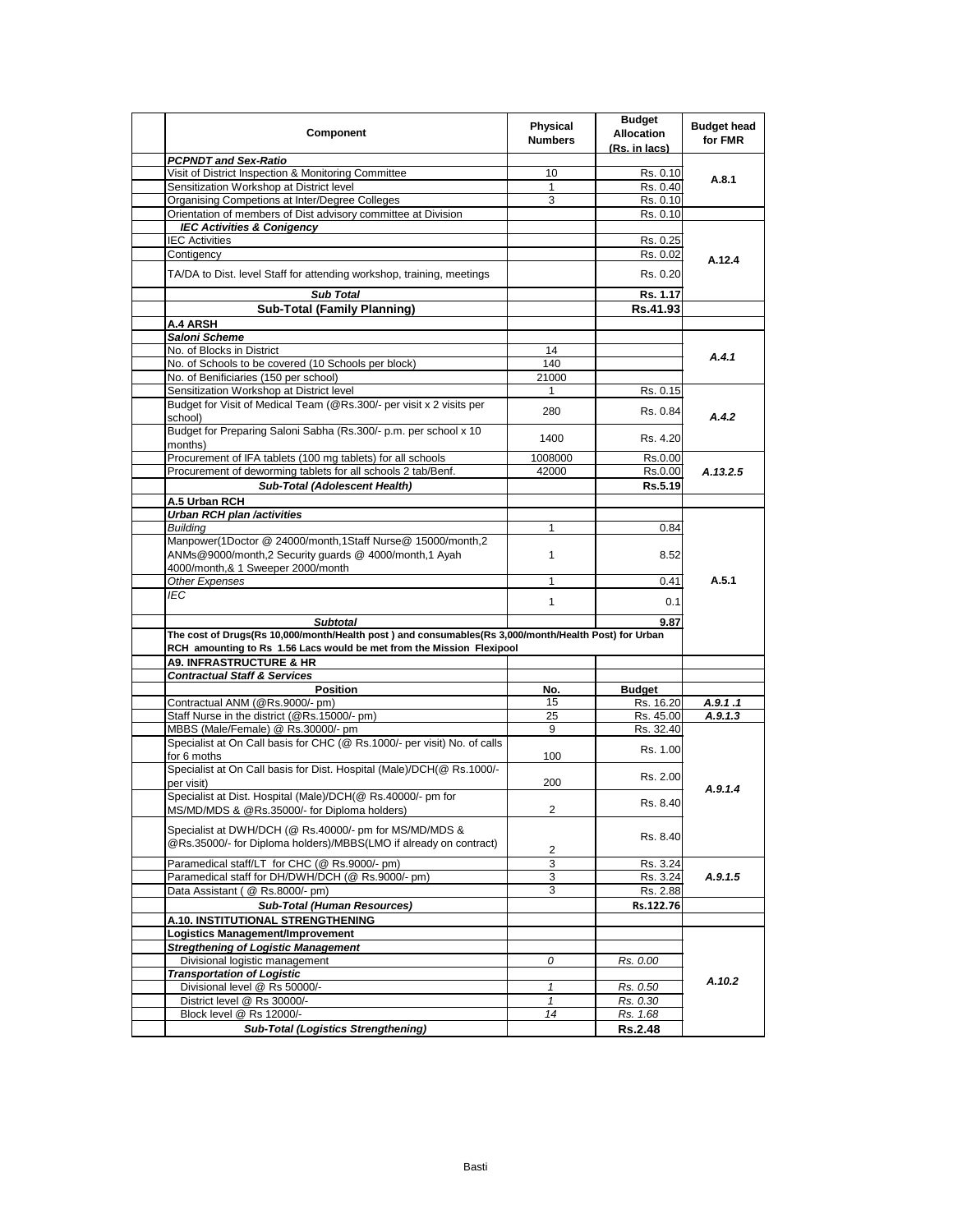| Component                                                                                             | Physical<br><b>Numbers</b> | <b>Budget</b><br><b>Allocation</b><br>(Rs. in lacs) | <b>Budget head</b><br>for FMR |
|-------------------------------------------------------------------------------------------------------|----------------------------|-----------------------------------------------------|-------------------------------|
| <b>Rent for Sub-Centres</b>                                                                           |                            |                                                     |                               |
| No. of SCs in Rented Bldgs & Budget @ Rs. 250/- p.m.                                                  | 78                         | Rs.2.34                                             | A.10.4                        |
| <b>Sub-Total (Sub Center Rent)</b>                                                                    |                            | Rs.2.34                                             |                               |
| A.11 TRAINING                                                                                         |                            |                                                     |                               |
| <b>Training- Skill Birth Attendant</b><br><b>Training at DWH/Combined Hosp</b>                        |                            |                                                     |                               |
| Target at DWH                                                                                         | 36                         |                                                     |                               |
|                                                                                                       | 4                          |                                                     |                               |
| No. of Particpants per batch                                                                          | 9                          |                                                     |                               |
| No. of Batches<br>New Site Stregthening at DWH                                                        |                            | Rs.9.94                                             |                               |
| Existing site stregthening                                                                            |                            | Rs.0.40                                             |                               |
|                                                                                                       |                            |                                                     |                               |
| Sub-Total (DWH-SBA)                                                                                   |                            | Rs.10.34                                            |                               |
| Training at FRU/24X7                                                                                  |                            |                                                     | A.11.3.1                      |
| Name of the selected Training Site FRU/24X7                                                           |                            |                                                     |                               |
| Target at FRU/24X7                                                                                    | 0                          |                                                     |                               |
| No. of Particpants per batch                                                                          | 0                          |                                                     |                               |
| No. of Batches                                                                                        | 0                          | Rs.0.00                                             |                               |
| New Site Stregthening at FRU                                                                          | $\overline{a}$             | Rs.0.00                                             |                               |
| Existing site stregthening                                                                            |                            | Rs.0.00                                             |                               |
| Sub-Total (FRU-SBA)                                                                                   |                            | <b>Rs.0.00</b>                                      |                               |
| Sub-Total(SBA Training)                                                                               |                            | Rs.10.34                                            |                               |
| A.14 PROGRAM MANAGEMENT                                                                               |                            |                                                     |                               |
| Personal & Other Expense of Dist. PMU (Rs.94500/- pm)                                                 | 1                          | Rs.11.34                                            | A.14.2                        |
| Operational Cost (Rs. 60000/- pm)                                                                     | 1                          | Rs.7.20                                             | A.14.4                        |
| Sub-Total (Program Management)                                                                        |                            | Rs.18.54                                            |                               |
| <b>Total for RCH Flexipool (Part A)</b>                                                               |                            | Rs.1,032.29                                         |                               |
|                                                                                                       |                            |                                                     |                               |
|                                                                                                       |                            |                                                     |                               |
|                                                                                                       | <b>Physical</b>            | <b>Budget</b>                                       | <b>Budget head</b>            |
| Component                                                                                             | <b>Numbers</b>             | <b>Allocation</b>                                   | for FMR                       |
|                                                                                                       |                            | (Rs. in lacs)                                       |                               |
| <b>ASHA Scheme:-</b><br>Periodic Training for ASHAs                                                   |                            |                                                     | <b>B.1</b>                    |
| <b>ASHA Support System</b>                                                                            |                            |                                                     | B.1.1                         |
| Replenishment of ASHA Kits & Budget (@ Rs. 500/- per kit*2 for 95%                                    |                            |                                                     |                               |
| ASHA)                                                                                                 | 2022                       | Rs.0.00                                             | B.1.2                         |
| Incentive to ASHAs (Average Rs.500/- p.m. for 85% ASHAs)                                              | 1809                       | Rs.108.54                                           | B.1.3                         |
| Award to ASHA (Rs.5000/- for 1 ASHA in each block)                                                    | 14                         | Rs.0.70                                             |                               |
| Annual ASHA Sammelan (Rs.250/- per ASHA for 60% ASHAs)                                                | 1277                       | Rs.3.19                                             | B.1.1                         |
| Mobility to ASHAs (Rs.30/- per ASHA for 95% ASHAs)                                                    | 2022                       | Rs.7.28                                             |                               |
| Block level ASHA Payment Register (Rs.100/-per Register)                                              | 14                         | Rs.0.01                                             | B.18.3.2                      |
| Printing of Voucher Booklet for ASHA (Rs.25/-per Booklet)                                             | 2128<br>Quarterly          | Rs.0.53                                             |                               |
| Budget ASHA Mentoring Group (Rs.10,000/- per District)                                                | Meeting                    | Rs.0.10                                             | B.1.1                         |
| Sub-Total (ASHA Scheme):-                                                                             |                            | Rs.120.36                                           |                               |
| Untied Grant to Facilities                                                                            |                            |                                                     | B.2                           |
| No. of CHCs & Budget @ Rs.0.50 lacs per facility                                                      | 3                          | Rs.1.50                                             | B.2.1                         |
| No. of BPHCs & Budget @ Rs.0.50 lacs per facility                                                     | 10                         | Rs.5.00                                             | B.2.2                         |
| No. of APHCs & Budget @ Rs.0.25 lacs per facility                                                     | 31                         | Rs.7.75                                             | B.2.2                         |
| No. of Sub Centres & Budget @ Rs.0.10 lacs per facility                                               | 273                        | Rs.27.30                                            | <b>B.2.3</b>                  |
| No.of VHSCs                                                                                           | 1047                       | Rs.0.00                                             | B.2.4                         |
| No.of Revenue Villages & Budget @Rs.0.10 lacs per R.Village                                           | 3305                       | Rs.330.50                                           |                               |
| <b>Sub-Total (Untied Grants)</b>                                                                      |                            | Rs.372.05                                           |                               |
| <b>Annual Maintenance Grant to Facilities</b>                                                         |                            |                                                     | <b>B.4</b>                    |
| No. of CHCs & Budget @ Rs.1.0 lacs per facility                                                       | 3                          | Rs.3.00                                             | B.4.1                         |
| No. of BPHCs & Budget @ Rs.1.0 lacs per facility<br>No. of APHCs & Budget @ Rs.0.50 lacs per facility | 10<br>29                   | Rs.10.00<br>Rs.14.50                                | B.4.2                         |
| No. of Sub Centres & Budget @ Rs.0.10 lacs per facility                                               | 170                        | Rs.17.00                                            | B.4.3                         |
| <b>Sub-Total (Annual Maintenance Grants)</b>                                                          |                            | Rs.44.50                                            |                               |
| <b>Funds to Rogi Kalyan Samitis</b>                                                                   |                            |                                                     | B.6                           |
| No. of District Hospitals & Funds @ Rs.5.0 lacs per facility                                          | 3                          | Rs.15.00                                            | B.6.1                         |
| No. of CHCs & Funds @ Rs.1.0 lacs per facility                                                        | 3                          | Rs.3.00                                             | B.6.2                         |
| No. of BPHCs & Funds @ Rs.1.0 lacs per facility                                                       | 10                         | Rs.10.00                                            | <b>B.6.3</b>                  |
| No. of APHCs & Funds @ Rs.1.00 lacs per facility                                                      | 31                         | Rs.31.00                                            | <b>B.6.4</b>                  |
| <b>Sub-Total (Funds for RKS)</b>                                                                      |                            | Rs.59.00                                            |                               |
| <b>Operationalisation of District Drug Warehouses</b>                                                 |                            |                                                     |                               |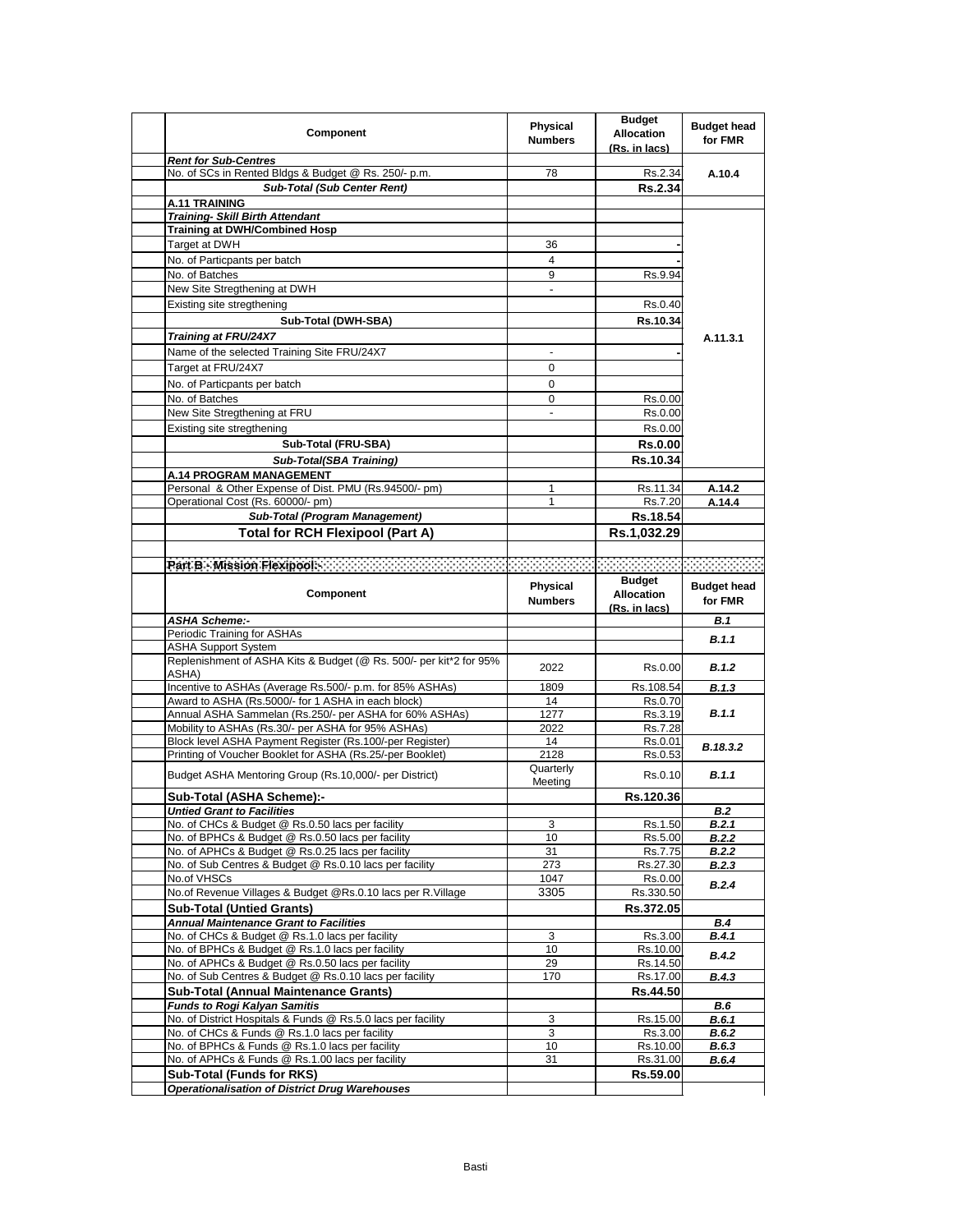| Component                                                                              | Physical<br><b>Numbers</b> | <b>Budget</b><br><b>Allocation</b><br>(Rs. in lacs) | <b>Budget head</b><br>for FMR |
|----------------------------------------------------------------------------------------|----------------------------|-----------------------------------------------------|-------------------------------|
| Contractual Staff (@Rs.2.94 lacs/yr)                                                   | 0                          | Rs.0.00                                             | <b>B.21</b>                   |
| Contingency Expenses (@Rs.2.0 lacs/yr)                                                 | 0                          | Rs.0.00                                             |                               |
| Sub-Total (Ope. of District Drug Warehouses)                                           |                            | <b>Rs.0.00</b>                                      |                               |
| <b>Mobility Support to DWH &amp; District Combined Hospital</b>                        |                            |                                                     | <b>B.27.8</b>                 |
| Mobility Support to DWH/DCH @Rs.18000/- Per month.                                     | 1                          | Rs.2.16                                             |                               |
| Sub-Total (Funds for Mobility Support to DWH & DCH)                                    |                            | Rs.2.16                                             |                               |
| <b>Mobility Support for Monitoring &amp; Supervision.</b>                              |                            |                                                     |                               |
| Mobility Support to District Community Mobilizer (@Rs.800/-per day X)<br>8 days/month) | $\mathbf{1}$               | Rs.0.77                                             |                               |
| Mobility Support to District Account Manager (@Rs.800/-per day X 6<br>days/month)      | $\mathbf{1}$               | Rs.0.58                                             | B.18.3.2                      |
| Mobility Support to District Programme Manager (@Rs.800/-per day X)<br>8 days/month)   |                            | Rs.0.00                                             |                               |
| <b>Sub-Total(Mobility Support for Monit. &amp; Supervision)</b>                        |                            | <b>Rs.1.34</b>                                      |                               |
| <b>Supervision of ANM/ASHAs</b>                                                        |                            |                                                     | B.18.3.2                      |
| Vehicle for Mobility @Rs.18000/-month/block                                            | 14                         | Rs.30.24                                            |                               |
| Sub-Total (Supervision of ANM/ASHAs)                                                   |                            | Rs.30.24                                            |                               |
| <b>Vehicle Support for Specialist</b>                                                  |                            |                                                     | <b>B.27.8</b>                 |
| One Vehicle for 5 block level facility (@Rs.18000/-month)                              | 3                          | Rs.6.48                                             |                               |
| <b>Sub-Total (Vehicle Support for Specialist)</b>                                      |                            | <b>Rs.6.48</b>                                      |                               |
| Diesel for Generator for District Hospitals                                            |                            |                                                     |                               |
| Diesel Support for generator (@Rs.1 lac per month)                                     | 3                          | Rs.36.00                                            | <b>B.28</b>                   |
| <b>Sub-Total (Diesel Support for District Hospital)</b>                                |                            | Rs.36.00                                            |                               |
| Diesel Support for Generator in Fully Functional CHC.                                  |                            |                                                     |                               |
| Diesel Support for Fully functional CHC (@Rs.35000/-per month)                         | 3                          | Rs.12.60                                            | <b>B.28</b>                   |
| Diesel Support for CHC functional in BPHC building (@Rs.13500/-per<br>month)           | 10                         | Rs.16.20                                            |                               |
| Sub-Total (Diesel Support for fully functional CHCs)                                   |                            | Rs.28.80                                            |                               |
| Saas Bahu Sammelans (1 each at District)                                               |                            |                                                     | B.7.1                         |
| No. of Sammellans & Budget (@Rs. 1.50 lac. Per District)                               | 1                          | Rs.1.50                                             |                               |
| Sub-Total (Saas Bahu Sammelan)                                                         |                            | Rs.1.50                                             |                               |
| Tehsil level Pradhan Sammelan                                                          |                            |                                                     | <b>B.8.2</b>                  |
| No. of Sammelans & Budget (@Rs.40,000 per Sammelan)                                    | 4                          | Rs.1.60                                             |                               |
| Sub-Total (Tehsil level Pradhan Sammelan)                                              |                            | Rs.1.60                                             |                               |
| Organization of Swasthya Mela                                                          |                            |                                                     |                               |
| Organization of S.Mela @Rs.20000/- Mela/Month at each block.                           | 14                         | Rs.33.60                                            | <b>B.10.1</b>                 |
| Sub-Total (Swasthya Mela)                                                              |                            | Rs.33.60                                            |                               |
| <b>Concurrent Audit</b>                                                                |                            |                                                     | <b>B.27.5</b>                 |
| Budget @ Rs. 4000/- per month for 12 months                                            | 1                          | Rs.0.48                                             |                               |
| <b>Sub-Total (Concurrent Audit)</b>                                                    |                            | <b>Rs.0.48</b>                                      |                               |
| <b>Health Management Information System (HMIS):-</b>                                   |                            |                                                     |                               |
| Hiring of Vehicle for District HMIS Nodal Officer (@Rs.800/- Visit)                    | 5                          | Rs.0.48                                             |                               |
| Mobility Support for Block HMIS Nodal Officer (@Rs.600/-month)                         | 14                         | Rs.1.01                                             | <b>B.21</b>                   |
| Internet Connectivity @Rs.400/- per month/computer                                     | 16                         | Rs.0.77                                             |                               |
| Consumables & Stationary for Computer, printer (Rs.400/-per<br>month/facility)         | 16                         | Rs.0.77                                             |                               |
| <b>Sub-Total (HMIS)</b>                                                                |                            | Rs.3.02                                             |                               |
| <b>Programme Management:-</b>                                                          |                            |                                                     |                               |
| <b>Expenses at Additional Director level:-</b>                                         |                            |                                                     |                               |
| Mobility @Rs.2500/-per District per Month.                                             | 3                          | Rs.0.90                                             | <b>B.27.6</b>                 |
| Contingency Expenses @Rs.5000/- month.                                                 | 1                          | Rs.0.60                                             |                               |
| Sub-Total (Exp.at Addl.Director level)-                                                |                            | Rs.1.50                                             |                               |
| <b>Operational Cost for Block Project Management Unit</b>                              |                            |                                                     |                               |
| Honoraria to Block Data Assistant @Rs.8000/-Per Month                                  | 14                         | Rs.13.44                                            | B.27.1                        |
| Communication support to Block Program Manager @Rs.500/-P.M.                           | 14                         | Rs.0.84                                             |                               |
| Sub-Total (Operational Cost for BPMU)                                                  |                            | Rs.14.28                                            |                               |
| <b>Provision of Contractual Staff (AYUSH)</b>                                          |                            |                                                     |                               |
| <b>Position</b>                                                                        | No.                        | <b>Budget</b>                                       |                               |
| ISM Lady Doctors (@ Rs.24,000/- per month)                                             | 16                         | Rs.72.00                                            | B.14.4                        |
| AYUSH Doctors (@ Rs.24,000/- per month)                                                | 14                         |                                                     |                               |
| AYUSH Pharmacists (@ Rs.9,000/- per month)                                             | 10                         | Rs.6.30                                             | B.14.1                        |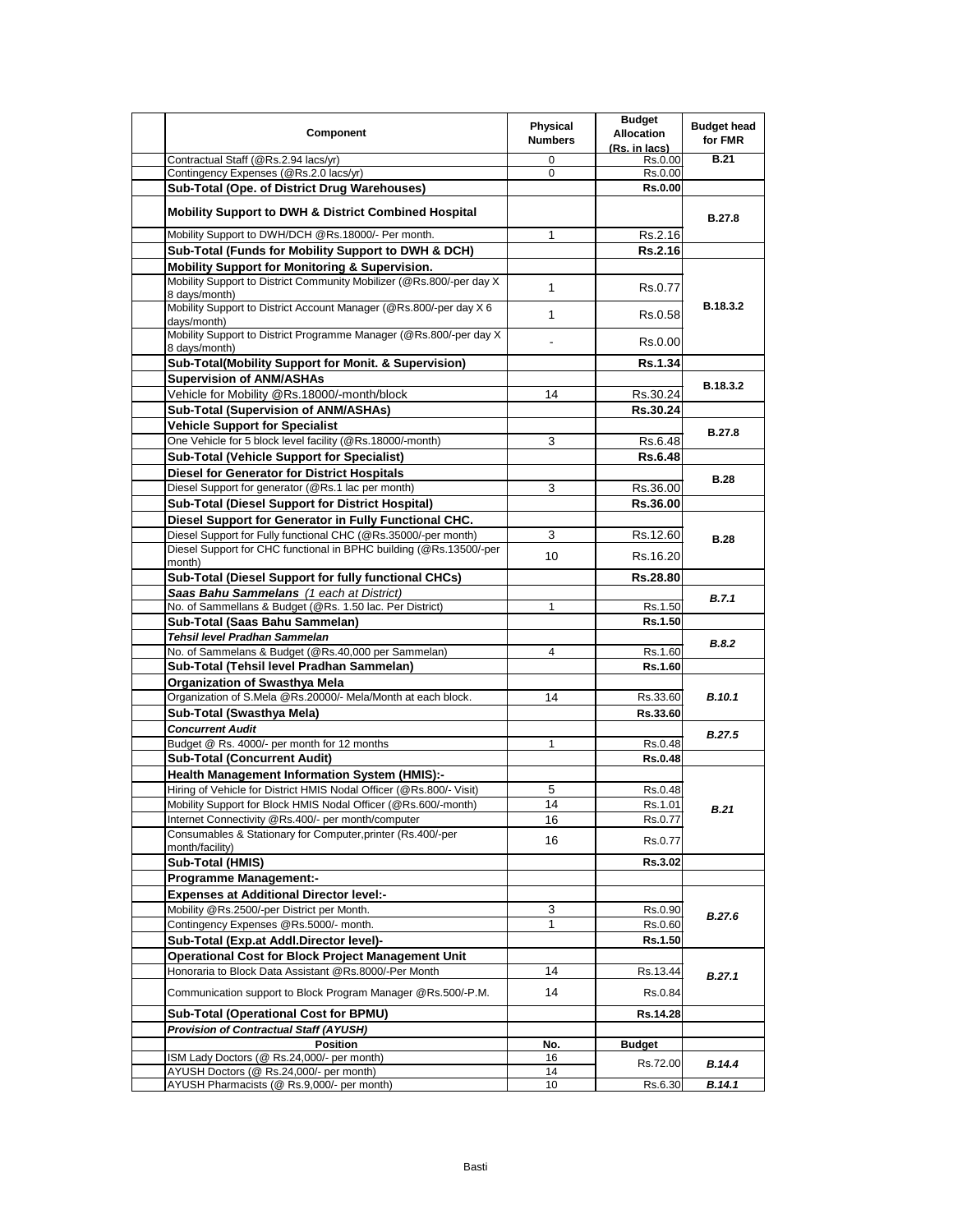|     | Component                                                                                                                                                                                                                                                                           | <b>Physical</b><br><b>Numbers</b> | <b>Budget</b><br><b>Allocation</b><br>(Rs. in lacs)        | <b>Budget head</b><br>for FMR |
|-----|-------------------------------------------------------------------------------------------------------------------------------------------------------------------------------------------------------------------------------------------------------------------------------------|-----------------------------------|------------------------------------------------------------|-------------------------------|
|     | Sub-Total (Contractual Staff - AYUSH)                                                                                                                                                                                                                                               |                                   | Rs.78.30                                                   |                               |
|     | Integrated Skill Refresher Training for ANM & LHV.                                                                                                                                                                                                                                  |                                   |                                                            |                               |
|     | Total Work load for the year                                                                                                                                                                                                                                                        | 80                                |                                                            | B.16.3.1                      |
|     | Total no. of Proposed Batches & Budget @Rs.165950/- per batch.                                                                                                                                                                                                                      | 5                                 | Rs.8.30                                                    |                               |
|     | Sub-Total (Integrated skill training for ANM/LHV)                                                                                                                                                                                                                                   |                                   | Rs.8.30                                                    |                               |
|     | Infrastructure & Manpower for UIP                                                                                                                                                                                                                                                   |                                   |                                                            |                               |
|     | Mobile Workshop at Regional Depot @Rs.4 Lac.                                                                                                                                                                                                                                        | 0                                 | Rs.0.00                                                    |                               |
|     | Renovation & Electrification of WIC/WIF                                                                                                                                                                                                                                             | 1                                 | Rs.0.70                                                    |                               |
|     | Expansion of Cold Chain Store at Regional/Divisional Depo                                                                                                                                                                                                                           | 1                                 | Rs.0.50                                                    | B.26.5                        |
|     | Expansion of Cold Chain Workshop @Rs.50000/-year/District.                                                                                                                                                                                                                          | 1                                 | Rs.0.50                                                    |                               |
|     | Mobility Support to Block (1 Vehicle @Rs.800/-per block for 6 days in                                                                                                                                                                                                               | 14                                | Rs.8.06                                                    |                               |
|     | a month for 12 months)                                                                                                                                                                                                                                                              |                                   |                                                            |                               |
|     | IVRS System for Tracking of Beneficiaries.                                                                                                                                                                                                                                          | 0                                 | Rs.0.00                                                    | B.18.3.2                      |
|     | Sub - Total (Infrasturcture & Manpower for UIP)                                                                                                                                                                                                                                     |                                   | Rs.9.76                                                    |                               |
|     |                                                                                                                                                                                                                                                                                     |                                   |                                                            |                               |
|     |                                                                                                                                                                                                                                                                                     |                                   |                                                            |                               |
|     |                                                                                                                                                                                                                                                                                     |                                   |                                                            |                               |
| SI. | Component                                                                                                                                                                                                                                                                           | Physical<br><b>Numbers</b>        | <b>Budget</b><br><b>Allocation</b><br><u>(Rs. in lacs)</u> |                               |
|     | Routine Immunization (Part C) [11] [11] [11] [11] [11]                                                                                                                                                                                                                              |                                   |                                                            |                               |
|     | Total Number of Immunization Sessions to be organized in the District                                                                                                                                                                                                               | 26040                             |                                                            |                               |
|     |                                                                                                                                                                                                                                                                                     | Sessions/Year                     |                                                            |                               |
|     | Mobility support for supervision: Supervisory visits by district level<br>officers for monitoring and supervision of RI @ Rs 50000 /District for<br>district level officers (this includes POL and maintenance) per year                                                            | 1                                 | Rs.0.50                                                    |                               |
|     | Alternate Vaccine delivery @ Rs 50/- sessionx 3 months(April-June)<br>+2 Vehicles /Blocks for 8 days /month for 9 months (July-March 10)                                                                                                                                            | 26040<br>Sessions/Year            | Rs.13.02                                                   |                               |
|     | Focus on Urban slum & underserved areasHiring an ANM @<br>Rs.300/session for four sessions/month/slum of 10000 population and<br>Rs.200/- per month as contingency per slum of i.e. total expense of<br>Rs. 1400/- per month per slum of 10000 population                           | 0                                 | Rs.0.00                                                    |                               |
|     | Mobilization of children by ASHA /RI Mobilizer @ Rs 150/- per session                                                                                                                                                                                                               | 26040<br>Sessions/Year            | Rs.39.06                                                   |                               |
|     | Support for Computer Assistant for RI reporting (with annual increment<br>of 10% wef from 2010-11Districts @ Rs 8000- 10,000 p.m                                                                                                                                                    | 1                                 | Rs.1.06                                                    |                               |
|     | Printing and dissemination of tally sheets, monitoring forms, etc. @<br>Rs 1 /beneficiary                                                                                                                                                                                           | 143779<br><b>Benefiaceries</b>    | Rs.0.83                                                    |                               |
|     | Quarterly Review & feedback meeting exclusive for RI at district level<br>with one Block MOIC, ICDS CDPO and other stakeholders<br>stakeholders @ Rs 100/- per participant for meeting expenses (lunch,<br>organizational expenses)                                                 | 42                                | Rs.0.17                                                    |                               |
|     | Quarterly Review Meetings at Block level Quarterly Review &<br>feedback meeting for exclusive for RI at Block level @Rs 50/-ppas<br>honorarium for ASHA (travel) and Rs 25 /-person at the disposal of<br>MOIC for meeting expenses (refreshments, stationary and Misc<br>expences) | 2521                              | Rs.3.39                                                    |                               |
|     | District level orientation training for 2 days of ANM, Multipurpose Health<br>worker @ Rs67300/batch with 20 participants in each batch                                                                                                                                             | 2 Batch                           | Rs.1.35                                                    |                               |
|     | One day cold chain handelers training for block level cold chain<br>handlers @ Rs. 26,000 per batch and Rs 3000 for Observer<br>nominated by State                                                                                                                                  | 1Batch                            | Rs.0.29                                                    |                               |
|     | One day Training of block level data handlers by DIO and District Cold<br>chain Officer to train about the reporting formats of Immunization and<br>NRHM Rs 300/Participant/Block                                                                                                   | 14                                | Rs.0.04                                                    |                               |
|     | Microplanning at SC levelRs 100/- per subcentre (meeting at block<br>level, logistic)                                                                                                                                                                                               | 273                               | Rs.0.27                                                    |                               |
|     | Microplanning at Block & District levelFor consolidation of microplan<br>at PHC/CHC level @ Rs 1000/- block & at district level @ Rs 2000/-<br>per district                                                                                                                         | 1District & 14<br>Block           | Rs.0.16                                                    |                               |
|     | Consumables for computer including provision for internet access for<br>RIMSRs 400/- Month / Districts                                                                                                                                                                              | 1                                 | Rs.0.05                                                    |                               |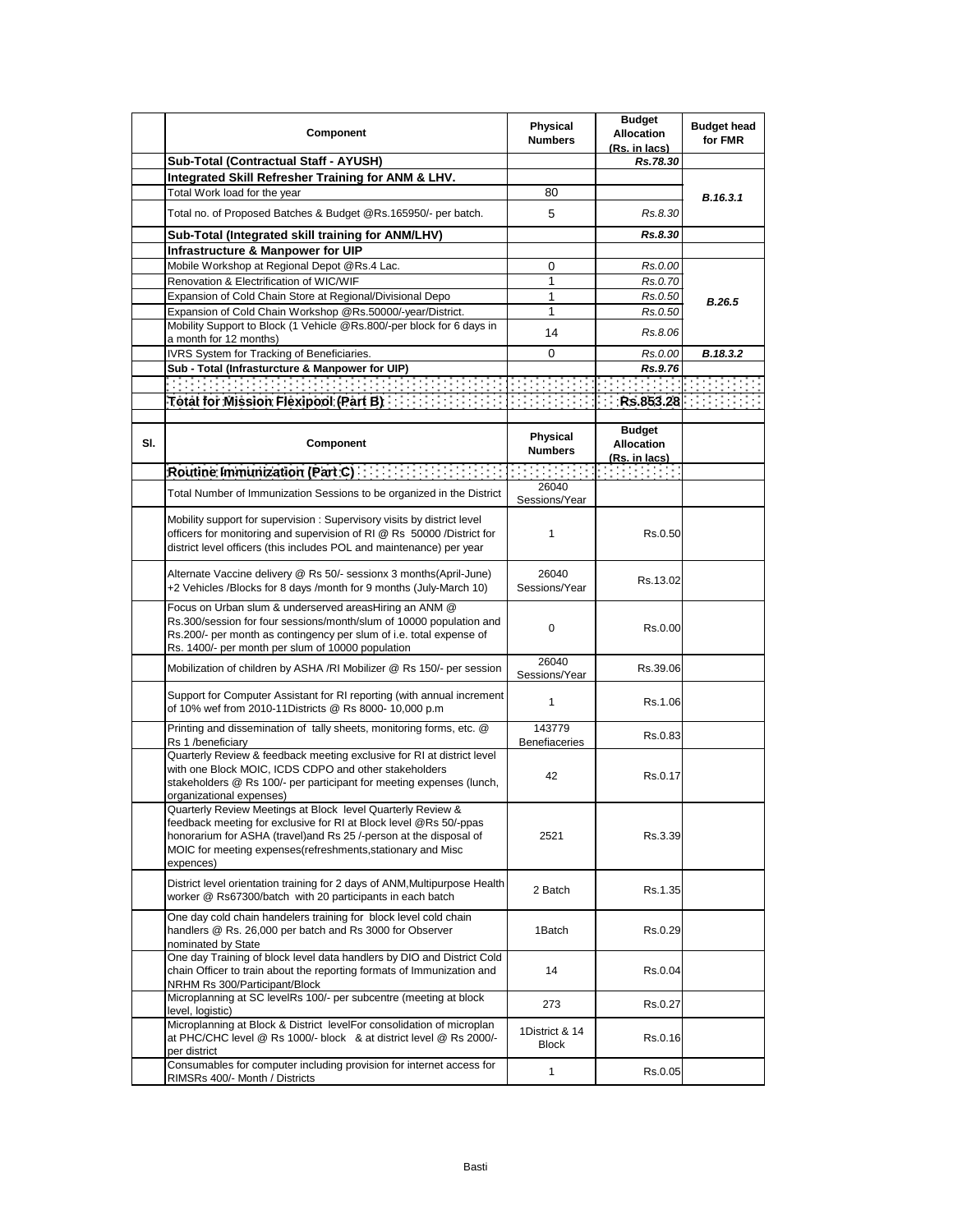|             | Component                                                                                                                                                           | <b>Physical</b><br><b>Numbers</b>         | <b>Budget</b><br>Allocation<br>(Rs. in lacs)        | <b>Budget head</b><br>for FMR |
|-------------|---------------------------------------------------------------------------------------------------------------------------------------------------------------------|-------------------------------------------|-----------------------------------------------------|-------------------------------|
|             | Red/Black Plastic bags etc, 2 bags per session @ Rs. 2/Bag                                                                                                          | 26040<br>Sessions/Year                    | Rs.1.20                                             |                               |
|             | Purchase of Bleach/Hypochlorite solution Rs. 500/vaccine storage<br>point/year X 1000 vaccine storage points                                                        | $\overline{14}$ Vaccine<br>storage points | Rs.0.07                                             |                               |
|             | Purchase of Twin bucket Rs 400 per PHC/CHC per year                                                                                                                 | 14 Vaccine<br>storage points              | Rs.0.06                                             |                               |
|             | Funds for purchase of small polythene zipper bags to keep vaccines in<br>the vaccine carriers Rs. 0.5/polythene bag X total number of<br>sessions/year +10% wastage | 26040<br>Sessions/Year                    | Rs.0.15                                             |                               |
|             | Funds for preparing disposal pit for disposal of sharp immunization<br>waste. Rs. 3500/pit X 500 vaccine storage points                                             | 7 Pits                                    | Rs.0.25                                             |                               |
|             | <b>RI</b> subtotal                                                                                                                                                  |                                           | Rs.61.91                                            |                               |
|             | <b>Cold Chain maintenance</b>                                                                                                                                       |                                           |                                                     |                               |
|             | Cold chain maintenance@Rs 500/Block & Rs 10,000/District/Year                                                                                                       | 1District & 14<br><b>Block</b>            | Rs.0.17                                             |                               |
|             | POL for vaccine delivery from State to District and from district to<br>PHC/CHCs @Rs. 100000/- district/Year)                                                       | 1District                                 | Rs.1.00                                             |                               |
|             | Operational expenses at district vaccine storage points Rs.<br>20000/district store/year X 71 districts                                                             | 1 District                                | Rs.0.00                                             |                               |
|             | Operational expenses at 16 vaccine storage pointsat Divisional level<br>Rs. 25000/district store/year X 71 districts                                                | $\mathbf{1}$                              | Rs.0.00                                             |                               |
|             | <b>Subtotal Cold Chain</b>                                                                                                                                          |                                           | Rs.1.17                                             |                               |
|             | <b>Budget to be released to Division</b>                                                                                                                            |                                           |                                                     |                               |
|             | Three day training of Medical Officers on RI using revised MO training<br>module- (Training of 7 Batches will be at Gorakhpur)                                      | 0 Batches                                 | Rs.0.00                                             |                               |
|             | TOT batch for cold chain handlers training                                                                                                                          | 0                                         | Rs.0.00                                             |                               |
|             | Operational expenses at Divisional level                                                                                                                            | 1unit                                     | Rs.0.25                                             |                               |
|             | <b>Subtotal to Division</b>                                                                                                                                         |                                           | Rs.0.25                                             |                               |
|             | <b>Total Part C</b>                                                                                                                                                 |                                           | Rs.63.33                                            |                               |
|             | Part D - National Program                                                                                                                                           |                                           |                                                     |                               |
|             | 1. NPCB                                                                                                                                                             |                                           |                                                     |                               |
| SI.         | Component                                                                                                                                                           | <b>Physical</b><br><b>Numbers</b>         | <b>Budget</b><br><b>Allocation</b><br>(Rs. in lacs) | <b>Budget Head</b><br>for FMR |
| 1.1         | Govt Sector 30% of Tot. Trgt @531/cat.oprt.(IOL)                                                                                                                    | 2663                                      | 1414053                                             |                               |
| $1.2$       | NGO Sector 20% of Tot Trgt @ 656/Cat. Oprt.(IOL)                                                                                                                    | 1775                                      | 1164400                                             |                               |
| 1.3         | Pvt. Sector 50% of Tot trgt.                                                                                                                                        | 4437                                      | $\Omega$                                            |                               |
|             | <b>Sub Total</b>                                                                                                                                                    | 8875                                      | 2578453                                             |                               |
| $\mathbf 2$ | SES (Free Spec. to Children) @ of 100/-Spec                                                                                                                         | 872                                       | 0                                                   |                               |
| 3           | Vision Centre @ 50,000/Centre Equipment                                                                                                                             | 1 Govt/NGO                                | 50000                                               |                               |
| 4           | Operations other than Cataract                                                                                                                                      | 146                                       | 146000                                              |                               |
| 5           | Eye Collection @ 500/Cornea.                                                                                                                                        | $\Omega$                                  | $\mathbf 0$                                         |                               |
|             | Total allocated for the District in Rs.                                                                                                                             | 9893                                      | 2774453                                             |                               |
|             | 2. RNTCP(WB)                                                                                                                                                        |                                           |                                                     |                               |
| SI.         | Component                                                                                                                                                           | <b>Physical</b><br><b>Numbers</b>         | <b>Budget</b><br><b>Allocation</b><br>(Rs. in lacs) | <b>Budget Head</b><br>for FMR |
|             | <b>1 CIVIL WORKS</b>                                                                                                                                                |                                           | 68700                                               |                               |
|             | 2 LABORATORY MATERIALS                                                                                                                                              |                                           | 323200                                              |                               |
|             | 3 HONERARIUM                                                                                                                                                        |                                           | 469745                                              |                               |
|             | 4 IEC/ PUBLICITY                                                                                                                                                    |                                           |                                                     |                               |
|             | 5 EQUIPMENT MAINTENANCE                                                                                                                                             |                                           | 148550<br>85200                                     |                               |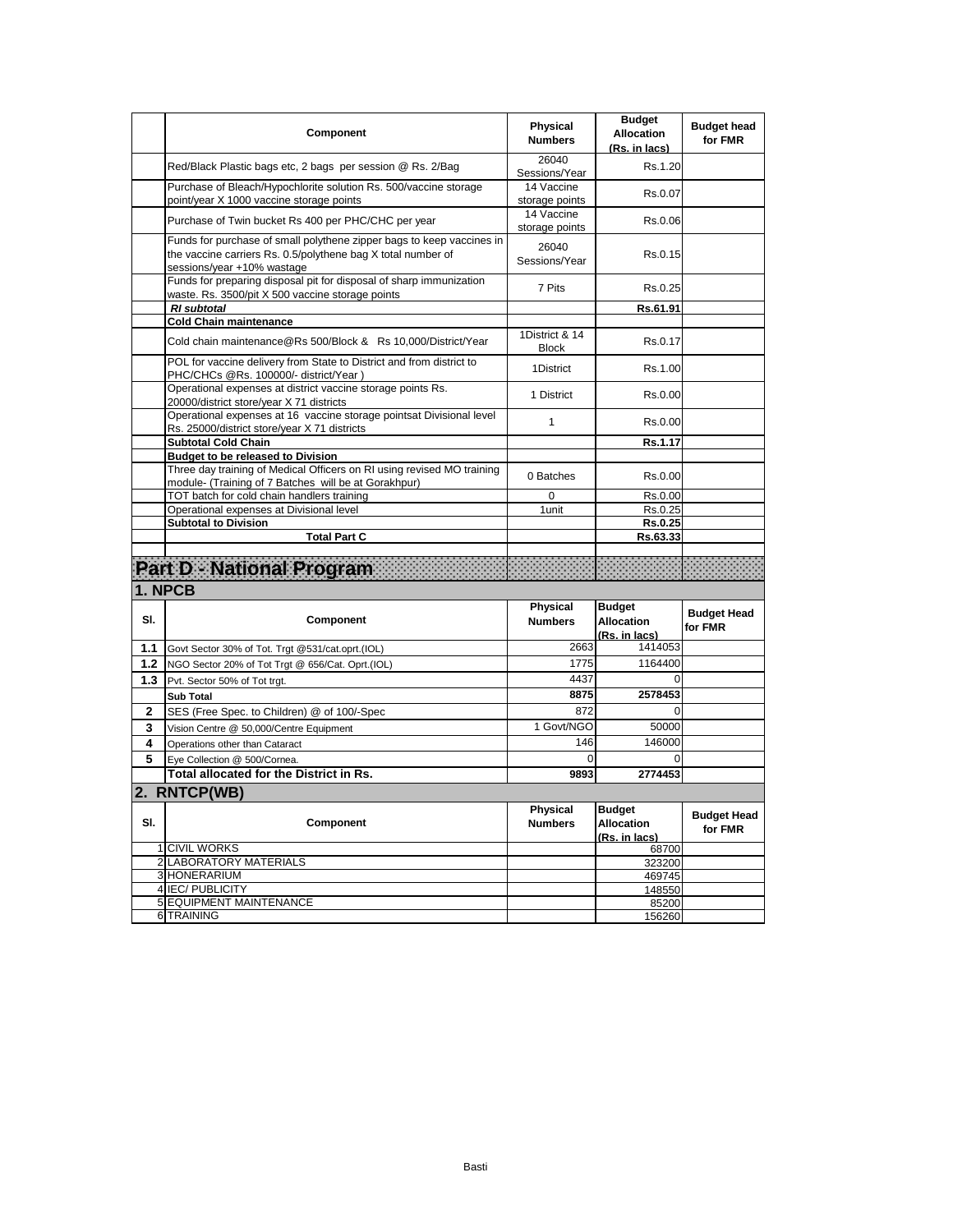|         | Component                                                            | <b>Physical</b><br><b>Numbers</b> | <b>Budget</b><br><b>Allocation</b><br>(Rs. in lacs) | <b>Budget head</b><br>for FMR |
|---------|----------------------------------------------------------------------|-----------------------------------|-----------------------------------------------------|-------------------------------|
|         | 7 POL & VEHICLE MAINTENANCE                                          |                                   | 100000                                              |                               |
|         | <b>8 VEHICLE HIRING CHARGES</b>                                      |                                   | 270000                                              |                               |
|         | 9 NGO/PP SUPPORT                                                     |                                   | 117000                                              |                               |
|         | 10 MISCELLANEOUS EXPENSES                                            |                                   | 258880                                              |                               |
|         | 11 CONTRACTUAL SERVICES                                              |                                   | 1578000                                             |                               |
|         | 12 PRINTING                                                          |                                   | 129600                                              |                               |
|         | 13 RESEARCH & STUDIES<br>14 MEDICAL COLLEGES                         |                                   |                                                     |                               |
|         | <b>15 PROCUREMENT OF VEHICLES</b>                                    |                                   |                                                     |                               |
|         | 16 PROCUREMENT OF EQUIPMENT                                          |                                   | 0                                                   |                               |
|         | Sub-TOTAL                                                            |                                   | 3705135                                             |                               |
|         | <b>Grand Total</b>                                                   | 3705135                           |                                                     |                               |
|         |                                                                      |                                   |                                                     |                               |
| 3. NLEP |                                                                      |                                   |                                                     |                               |
|         | <b>Activities</b>                                                    | <b>Physical</b>                   | <b>Financial</b>                                    |                               |
|         |                                                                      | Targets                           |                                                     |                               |
|         |                                                                      |                                   | <b>Allocation</b>                                   |                               |
|         | 1 Contractual Services- Driver<br>Remuneration @ Rs. 7,000/= P.M.    |                                   |                                                     |                               |
|         | Sub total                                                            | 0                                 | 0<br>$\Omega$                                       |                               |
|         | 2 Office Maintenance                                                 |                                   |                                                     |                               |
|         | Telephone/Fax/Internet @ Rs. 15,000/= P.A.                           |                                   | 15000                                               |                               |
|         | Office Operation & Maintenance @ Rs. 18,000/= P.A.                   |                                   | 18000                                               |                               |
|         | Consum-ables Stationery @ Rs. 24,000 P.A.                            |                                   | 24000                                               |                               |
|         | Maintenance of Office Equipment & Furniture etc.                     |                                   | 15000                                               |                               |
|         | Sub total                                                            |                                   | 72000                                               |                               |
|         | 3 Mobility-                                                          |                                   |                                                     |                               |
|         | Vehicle operation / hiring of 1 Vehicle @ Rs 75000 P.A.              |                                   | 75000                                               |                               |
|         | Sub total                                                            |                                   | 75000                                               |                               |
| 4       | <b>Training</b>                                                      |                                   |                                                     |                               |
|         | 4 Days' Training of newly recruited Medical Officers @ Rs 28,000 per | 5                                 | 4667                                                |                               |
|         | batch of 30 trainees                                                 |                                   |                                                     |                               |
|         | 3 Days' Training of newly recruited Health Workers @ Rs 24,000 per   | 15                                | 12000                                               |                               |
|         | batch of 30 trainees                                                 |                                   |                                                     |                               |
|         | 2 Days' Refresher Training of Medical Officers @ Rs 16,000 per batch | 30                                |                                                     |                               |
|         | of 30 trainees                                                       |                                   |                                                     |                               |
|         | 2 Days' Refresher Training of Health Workers @ Rs 16,000 per batch   | 90                                | 64000                                               |                               |
|         | of 30 trainees<br>Sub total                                          |                                   |                                                     |                               |
|         | 5 Procurement                                                        |                                   | 80667                                               |                               |
|         | Supportive medicines and other items for patients @ Rs39 per patient |                                   | 10600                                               |                               |
|         | under treatment                                                      |                                   |                                                     |                               |
|         | Splints, Crutches, Items for Deformity Patients Rs. 15/= per patient |                                   | 4000                                                |                               |
|         | under treatment                                                      |                                   |                                                     |                               |
|         | Patient Welfare Rs. 26/= per patient under treatment                 |                                   | 7000                                                |                               |
|         | Printing of forms @ Rs. 39/= per patient under treatment             |                                   | 10600                                               |                               |
|         | Sub total                                                            |                                   | 32200                                               |                               |
|         | <b>6 IEC Activities</b>                                              |                                   |                                                     |                               |
|         | Rallies @ Rs. 5,000/= each                                           |                                   | 10000                                               |                               |
|         | School Quiz @ Rs. 1000/= each                                        |                                   | 10000                                               |                               |
|         | IPC workshops of ASHA @ Rs. 5000/= each                              |                                   | 10000                                               |                               |
|         | Health Mela in local festivals, Melas etc. @ Rs. 5,000/= each        |                                   | 5000                                                |                               |
|         | Sub total                                                            |                                   | 35000                                               |                               |
| 7       | <b>Urban Leprosy Project</b><br><b>Supportive Medicines</b>          |                                   |                                                     |                               |
|         | Monitoring & Supervision                                             |                                   | 9000<br>6000                                        |                               |
|         | MDT delivery & follow-up services                                    |                                   | 11300                                               |                               |
|         | Sub total                                                            |                                   | 26300                                               |                               |
|         | 8 Incentive to Ashas                                                 |                                   | 23300                                               |                               |
|         | 9 Review Meetings                                                    |                                   | 18000                                               |                               |
|         | 10 Disability Prevention & Medical Rehabilitation                    |                                   |                                                     |                               |
|         | Screening Camp for selection of RCS patients                         |                                   | 0                                                   |                               |
|         | Screening Camp - miscellaneous expenses                              |                                   | 0                                                   |                               |
|         | Screening Camp- Self Care Kits & patient Welfare items               |                                   | 0                                                   |                               |
|         | Sub total                                                            |                                   | 0                                                   |                               |
| 11      | <b>Cash Assistance</b>                                               |                                   |                                                     |                               |
|         | Cash assistance- POL for Vehicle                                     |                                   | 20000                                               |                               |
|         | Cash assistance- TA DA for Leprosy Staff                             |                                   | 40000                                               |                               |
|         | Sub total<br><b>Grand Total</b>                                      |                                   | 60000                                               |                               |
|         |                                                                      |                                   | 422467                                              |                               |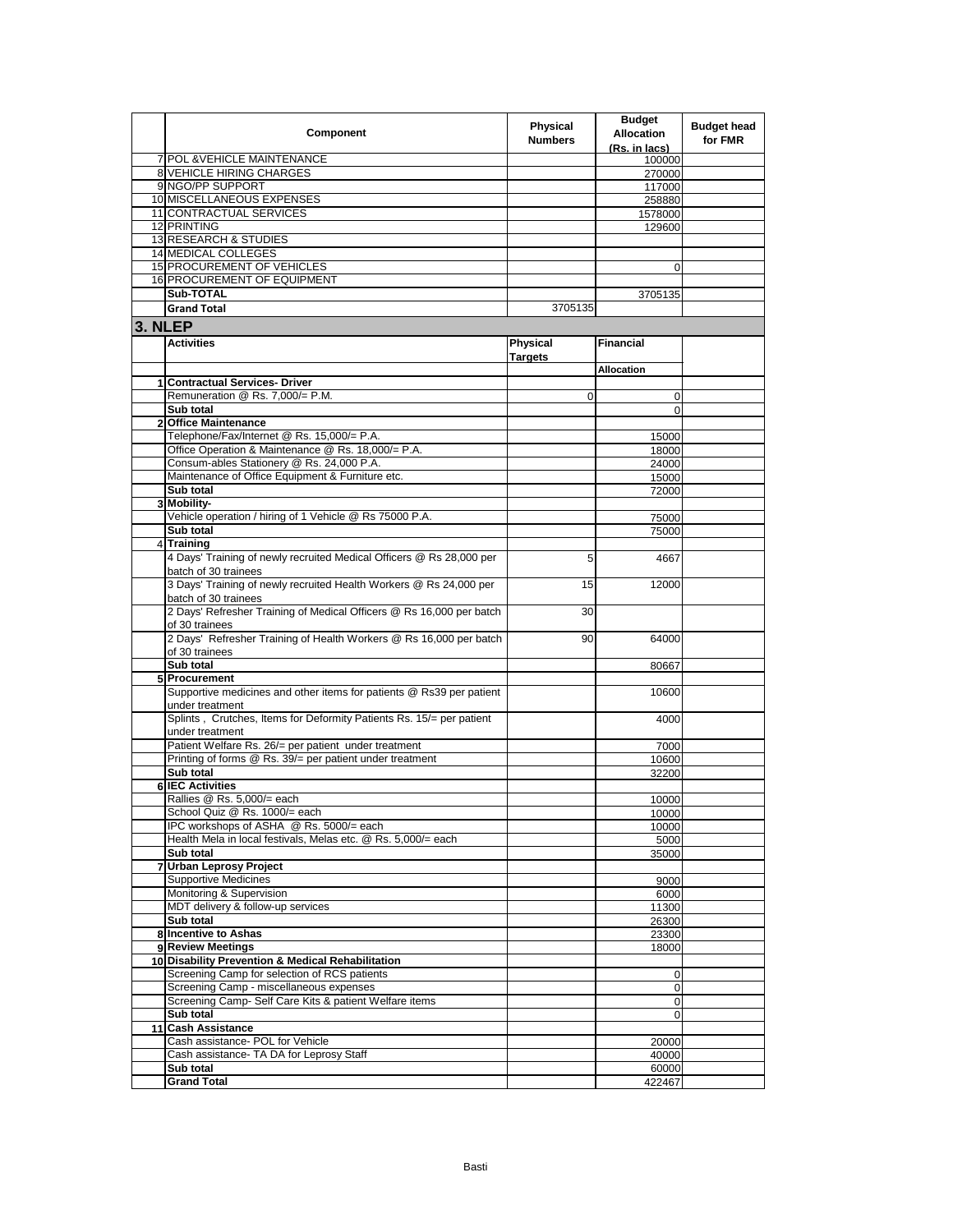|                   | Component                                                                              | Physical<br><b>Numbers</b> | <b>Budget</b><br><b>Allocation</b><br>(Rs. in lacs) | <b>Budget head</b><br>for FMR |
|-------------------|----------------------------------------------------------------------------------------|----------------------------|-----------------------------------------------------|-------------------------------|
|                   | <b>4. NVBDCP</b>                                                                       |                            |                                                     |                               |
| <b>Sl.</b><br>No. | <b>Activity Proposed</b>                                                               | Physical<br><b>Numbers</b> | <b>Budget</b><br>Allocation (Rs.<br>In lacs)        | <b>Budget head</b><br>for FMR |
|                   | 1 DBS (Domestic Budgetary Support)                                                     |                            |                                                     |                               |
|                   | 1.1 Malaria                                                                            |                            |                                                     |                               |
|                   | Incentive to ASHA                                                                      |                            |                                                     |                               |
|                   | Training                                                                               |                            |                                                     |                               |
|                   | Monitoring & Supervision                                                               |                            | 45000                                               |                               |
|                   | BCC/IEC Anti Malaria Month                                                             |                            | 25000                                               |                               |
|                   | Malaria: Total                                                                         |                            | 70000                                               |                               |
|                   | 1.2 Elimination of Lymphatic Filarisis                                                 |                            |                                                     |                               |
|                   | Training of MO's                                                                       |                            | 31906.5                                             |                               |
|                   | Training of Paramedical / Supervisor                                                   |                            | 95719.5                                             |                               |
|                   | Night Survey                                                                           |                            | 47000                                               |                               |
|                   | POL/Mobility                                                                           |                            | 49000                                               |                               |
|                   | Training of drug Disrtibuters                                                          |                            | 189000                                              |                               |
|                   | Honorarium of drug distributers                                                        |                            | 527625                                              |                               |
|                   | Honorrium of Supervisors                                                               |                            | 61687.5                                             |                               |
|                   | <b>Morbity Management</b>                                                              |                            | 50000                                               |                               |
|                   | Inter Sectoral Conver. & social mobilization in Ly. Filariasis<br>from malaria BCC/IEC |                            | 140000                                              |                               |
|                   | Filaria: Total                                                                         |                            | 1191938.5                                           |                               |
|                   | 1.3 Dengue/ Chikungunya                                                                |                            |                                                     |                               |
|                   | Apex Referral Lab                                                                      |                            |                                                     |                               |
|                   | sentinel surveillance Hospital                                                         |                            |                                                     |                               |
|                   | Epidemic Preparedness & rapid response                                                 |                            |                                                     |                               |
|                   | Training Workshop                                                                      |                            |                                                     |                               |
|                   | Dengue/ Chikungunya from malaria BCC/IEC                                               |                            |                                                     |                               |
|                   | Dengue/ Chikungunya: Total                                                             |                            | 0                                                   |                               |
|                   | $1.4$ AES/JE                                                                           |                            |                                                     |                               |
|                   | Strengthing of Surveillance Treatment facilities                                       |                            | 70000                                               |                               |
|                   | Strengthing of Surveillance diagnosis JE lab facilities                                |                            | 30000                                               |                               |
|                   | Capacity building / Traiging                                                           |                            | 0                                                   |                               |
|                   | monitoring and Supervision                                                             |                            | 25000                                               |                               |
|                   | Communi. Awareness in JE/AES from Malaria BCC/IEC                                      |                            | 200000                                              |                               |
|                   | AES/JE: Total                                                                          |                            | 325000                                              |                               |
|                   | 2 Kala-azar                                                                            |                            |                                                     |                               |
|                   | Kalazar Survey                                                                         |                            |                                                     |                               |
|                   | Kalazar Fortnight Campain                                                              |                            |                                                     |                               |
|                   | IEC/BCC                                                                                |                            |                                                     |                               |
|                   | Labour Charges                                                                         |                            |                                                     |                               |
|                   | Total Kala-azar                                                                        |                            | 0                                                   |                               |